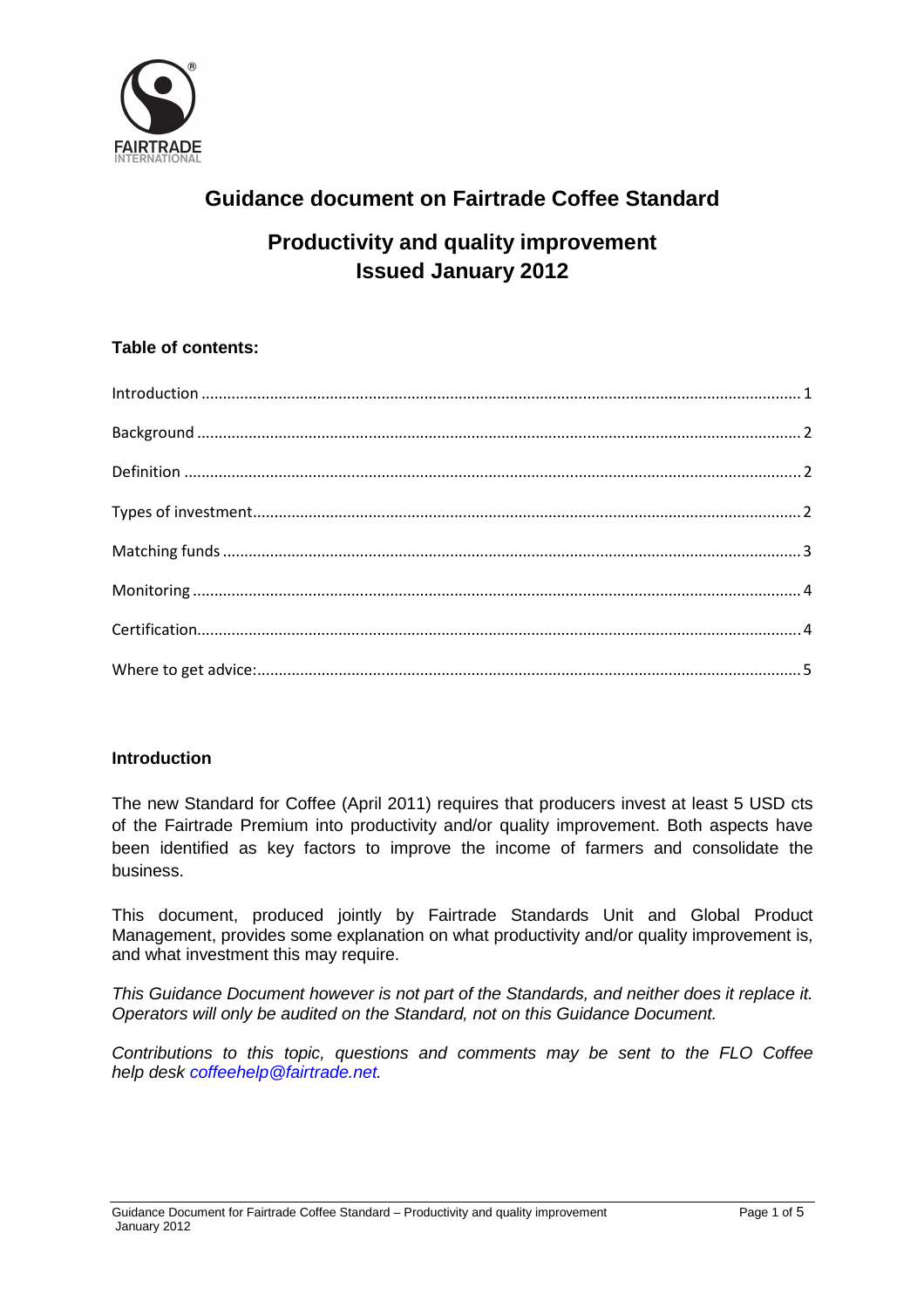

### **Background**

Technology is in principle available to achieve good levels of productivity, but many farmers produce less than 50% of what is considered a reasonable yield and some are even substantially below that level. After 2 decades of price crisis many farms are de-capitalised, farmers are still indebted, trees are aged and the farmers are trapped in the vicious cycle of lack of profitability and lack of access to finance. Organic production is often limited by the lack of soil fertility and the limitations regarding the use of external nutrients.

If offered the opportunity through a special programme, the poorest and those who have perhaps relied on the same trees for many years may resist crop renovation, as they fear to lose the little they have and see no security regarding prices over the mid-term. Producer Organizations may also lack the resources to create access to finance and manage a crop renovation programme. However, investment in productivity is key to gradually get out of the vicious cycle. Return on investment on productivity and quality improvements may be very high, at least mid-term.

#### **Definition**

Productivity is first of all farm yields in volume per area (kg per ha, etc.) or per tree. Productivity is furthermore the yield of the coffee during the various processes: cherry to parchment, parchment to green coffee, % export quality. Higher yields will reduce costs as it makes labour more efficient and reduces the overheads per unit. Investments in improving the infrastructure for processing will increase yields and quality, improve the cost / income ratio, reduce the use of natural resources (energy and water) and reduce pollution.

Quality is the result of circumstances (altitude, climate, soils, etc.), varieties, husbandry and processing. Quality is closely related to yields; well attended farms and properly processed coffee lead to both higher yields and better quality of the coffee (bean size, type and number of defects, cup profile). Higher quality cherry or parchment will reduce the cost of processing and increase the yield of exportable coffee. Quality is measured in 2 ways: number of physical defects (damages and impurities) and cup profile (sound cup or damages and rating against a series of parameters). Consistency in quality is as important as the cup profile and preparation (number of defects). A good and consistent quality is a condition for a stable market and price premiums, but requires marketing to mature into better prices.

## **Types of investment**

Investments in productivity and quality can be clustered as follows:

1. Creating the conditions for improvements

In order to enable farmers to produce more and better coffee, the Producer Organization will have to create or improve some basic conditions and provide a series of services to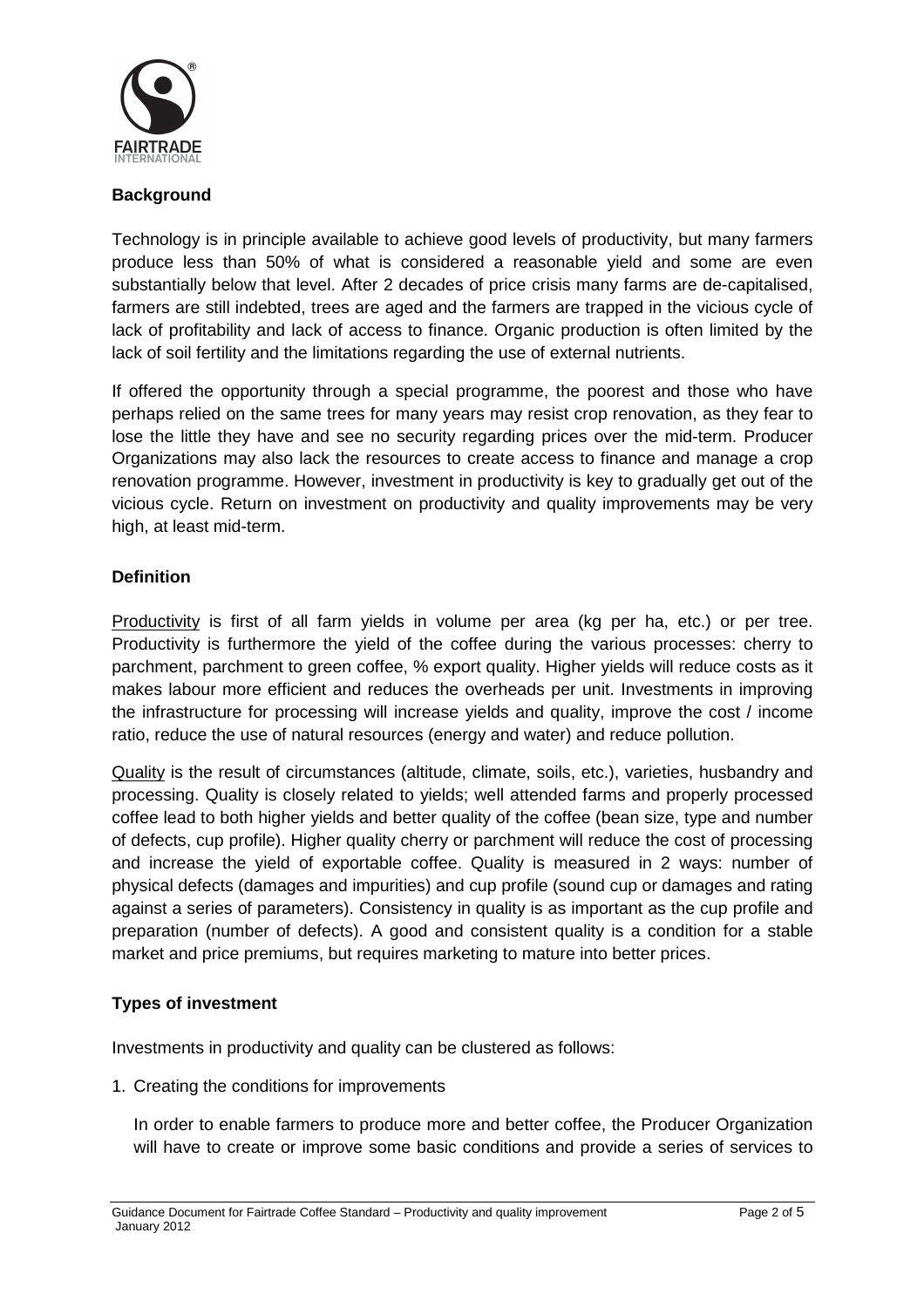

its members. These may include: research and validation, technical assistance and extension, training and exchange visits, soil analysis, credit facility or support to access external credit sources, monitoring capacity, environmental conservation (protection of watersheds, adaptation and mitigation of climate change plans and techniques), zoning and profiling of qualities. FLO Liaison Officers and the Producer Networks can be a good source of advice on how to approach this challenge.

2. Investments at farm level

Crop rehabilitation (existing trees) and crop renovation (new trees), soil conservation, improved soil fertility, improved husbandry techniques, improved infrastructure for processing (hulling, fermenting, washing, drying) and storage, (waste) water management.

3. Investments at Producer Organization level

Building or improving processing facilities for coffee (wet and dry mills; improve yields and quality, reduce use of energy and water), laboratories (soil and water analysis), cupping facilities, roads & transport, processing plants for (organic) fertilisers, water treatment plants, and similar investments.

Please note that this list is not exhaustive, but presents the main types of investment that can contribute to productivity and / or quality improvement.

We do not wish to be over-prescriptive so as to recognise the differing capacities/needs between producer organisations where basic levels of community infrastructure: roads, utilities provision, water supply & treatment etc. may differ considerably.

## **Matching funds**

After long periods of price crisis and due to structural obstacles for smallholders to invest in many regions and situations, the majority of coffee farms have a backlog. Moreover, if production is to be increased substantially, farmers and Producer Organizations will need investments in infrastructure as well. The 5 cts/lb Fairtrade Premium for productivity / quality will not be enough in most cases to cover the short term investment needs, but can be used for gradual improvements, or perhaps kick starting a wider investment project or to get leverage for funding from elsewhere. Many Producer Organizations by their nature will have some investment or assistance programme in place to improve production and quality and with high market prices many producers will be investing with their own resources, so investments in productivity and quality need not be new initiatives.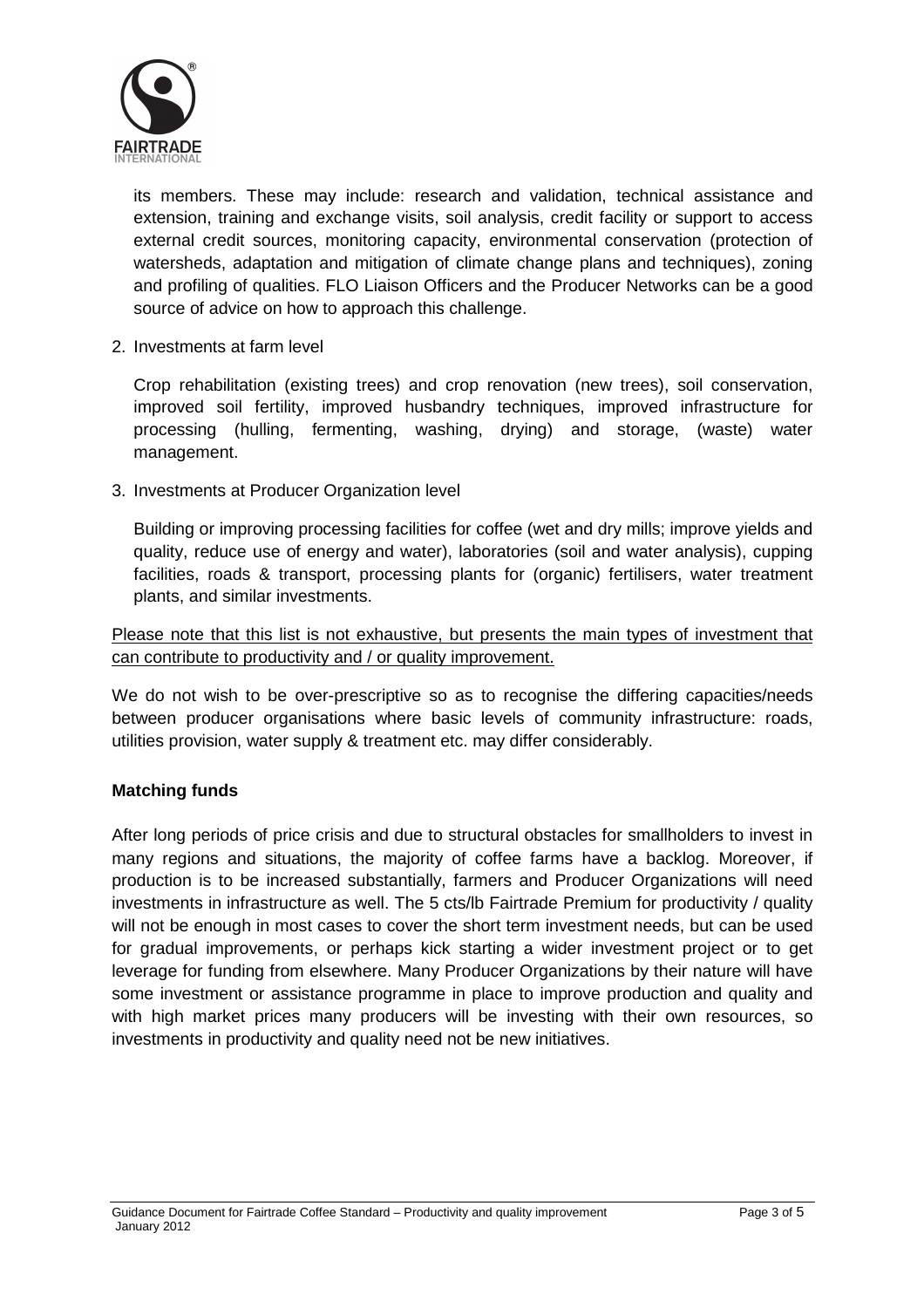

#### **Monitoring**

In order to be able to monitor the investments and measure the progress, it is important to:

- assess the initial situation, to have a benchmark<sup>1</sup> against which to show the impact of the investments.
- define a set of parameters against which progress will be measured.
- identify the main priorities, with clear objectives and targets.

For measuring impact, it is important to consider the environment (market, wider economy, government policies, weather and climate). A minimum of 4 harvests is required to be able to analyse progress in production.

Collecting impact stories will be very useful, not only to demonstrate to traders and consumers the impact of Fairtrade, but also for producers to share lessons learnt and best practice. FLO International is in the process of defining ways of gathering and compiling such impact stories.

#### **Certification**

 $\overline{a}$ 

FLO-CERT will check that the US 5 cent FT premium is actually used for productivity / quality improvements, but will not check its impact, as the impact is affected by a whole range of other factors (climate, pests, other investments, government measures, etc).

In particular, FLO-CERT will audit that:

- the producer organisation includes in its development plan how it is planning to use the productivity / quality premium. Producers will not need to have spent the monies already in the year they receive it, (as they might want to leverage more funding), but they need to have defined a plan. Likely they will look to spend the monies over a four or five year period.
- the producer organisation can justify in which way the proposed use of premium money will contribute to increasing productivity and / or quality (see types of investments described above). However, please note that the description of investments in this document is not exhaustive; it is only a guidance on what investments could potentially include. Where FLO-CERT auditors have doubts that the proposed premium use can be considered as a productivity / quality investment,

 $1$ This can be a baseline study and/or production registers and/or case studies. Base line studies need not be overly complex but for example it is important that producer organisations understand and record member hectares under cultivation, the numbers of bushes and density of planting, age of bushes (even if only approximate), crop yields and level and type of fertilizers applied.